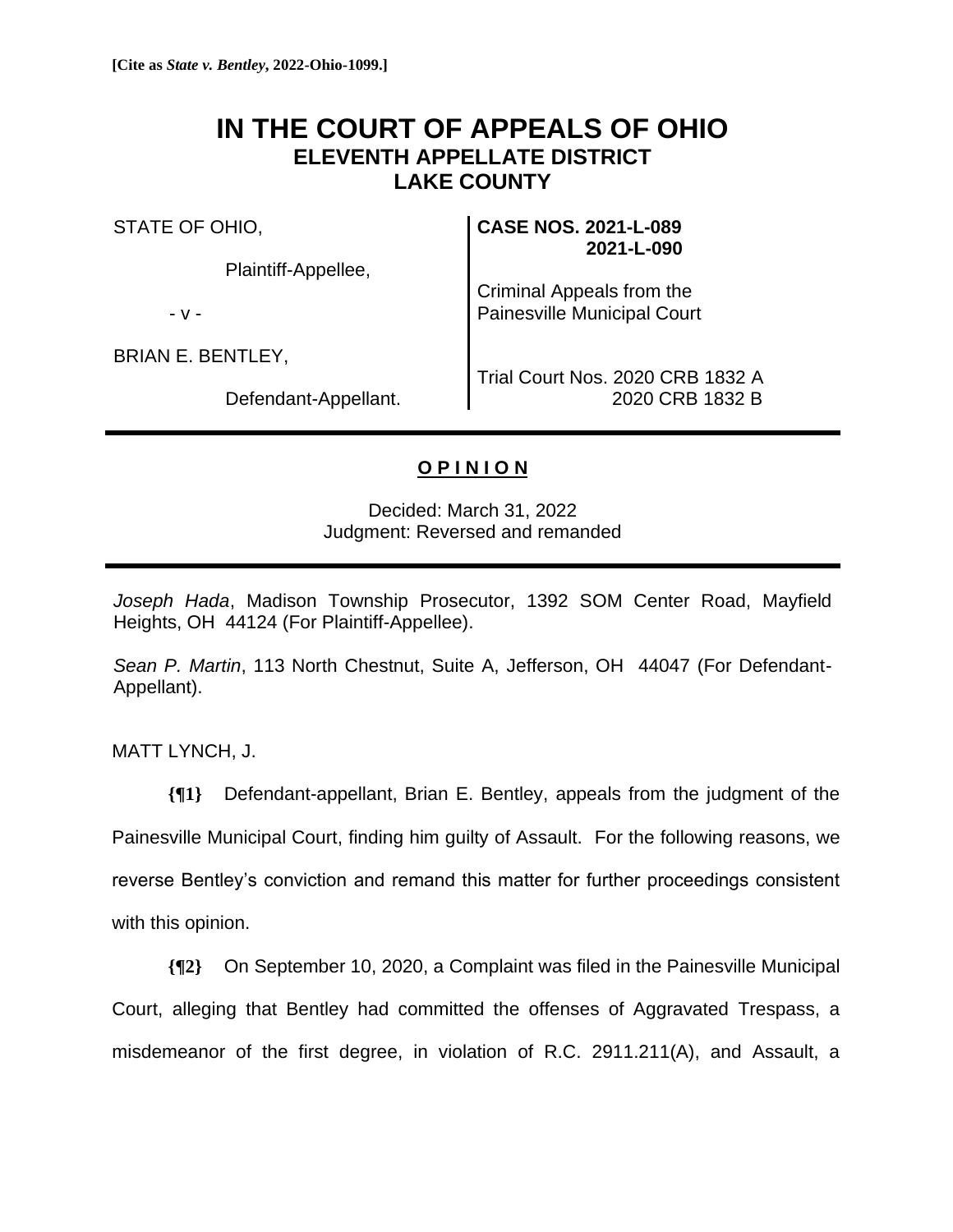misdemeanor of the first degree, in violation of R.C. 2903.13(A). He entered a plea of not guilty.

**{¶3}** On December 14, 2020, Bentley filed a Demand for Trial by Jury, which stated: "On examination of the complaint made [o]n behalf of the State against me[,] I hereby demand a Trial by Jury." On February 1, 2021, counsel entered a notice of appearance on behalf of Bentley. The matter was set for a jury trial, which was subsequently continued. On March 8, 2021, a pretrial hearing was held and the court set the matter for jury trial on April 23, 2021. On April 19, 2021, the court entered a note on the docket stating "Set for Bench trial May 10, 2021."

**{¶4}** A bench trial was held on May 10 and June 2, 2021. At the trial, testimony was presented that there was an argument between Shawna Adkins and Bentley regarding a conflict between their children. According to Adkins, during this argument Bentley hit her in the left eye, leading to ongoing problems with her vision. Bentley testified that Adkins struck him in the eye first which led to his act of hitting her.

**{¶5}** At the conclusion of the trial, the court stated "I don't think [Bentley's] at fault for the aggravated trespass because I don't think he went there initially to be an aggravated trespasser, but he's certainly guilty of the assault." In a form Judgment Entry, the following, with certain language circled, crossed out, or underlined, was included: "The defendant  $* * *$  entered a plea of guilty/no contest: (was found guilty after (jury) trial) to the charges of:  $AGGR$ . TRESPASS M1 ASSAULT M1. The defendant is hereby found guilty of those charges. The remaining charges are dismissed at the request of the

2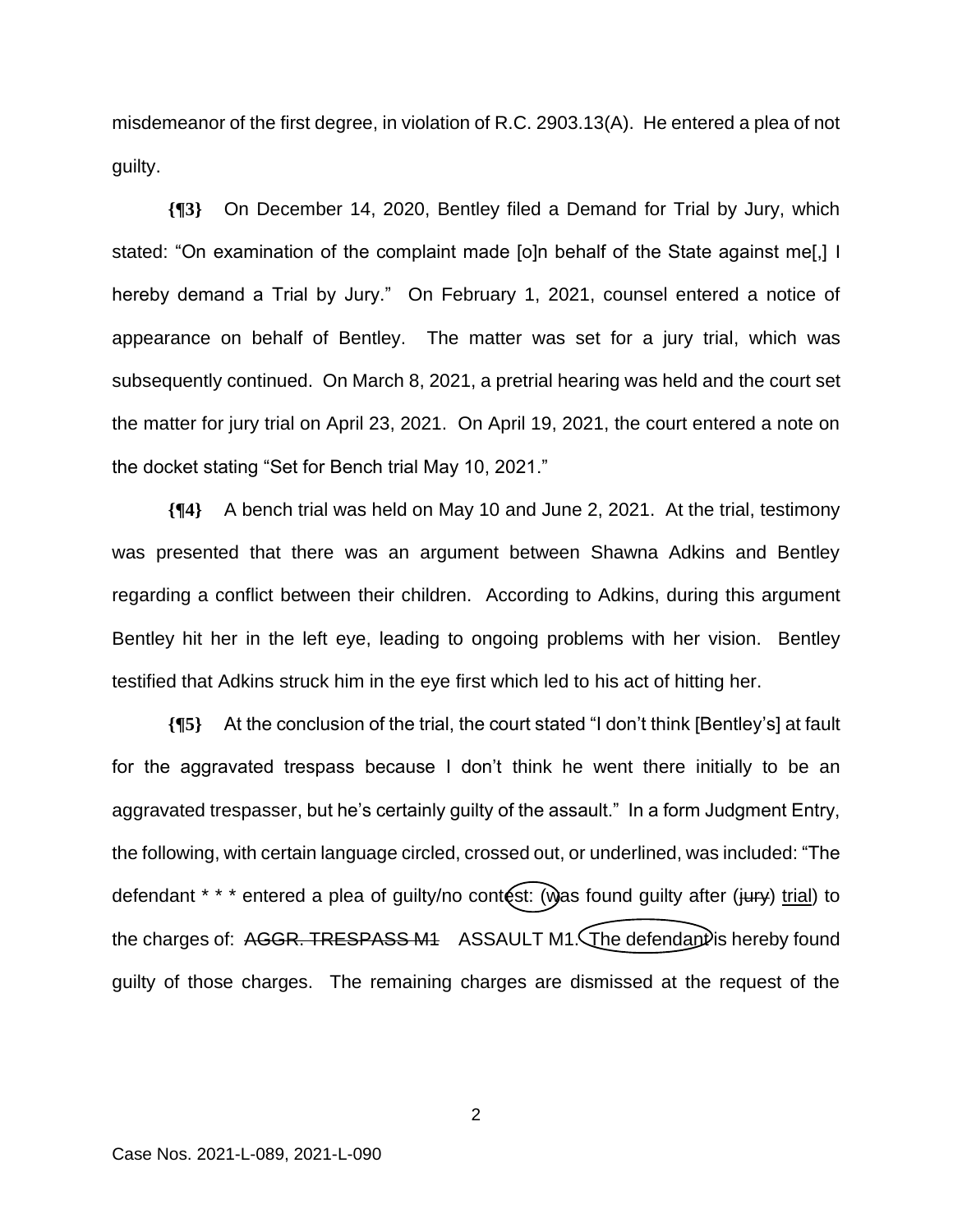State."<sup>1</sup> The court sentenced Bentley to serve a term of incarceration of 180 days, with 90 days to be served on house arrest. The sentence was stayed pending appeal.

**{¶6}** Bentley timely appeals and raises the following assignments of error:

**{¶7}** "[1.] Appellant's conviction fell against the manifest weight of the evidence.

**{¶8}** "[2.] The Appellant never waived his right to a jury trial."

**{¶9}** We will first address the second assignment of error as it is dispositive of the appeal. In his second assignment of error, Bentley argues that the record does not demonstrate he waived his right to a jury trial and, therefore, the court was not permitted to conduct a bench trial.

**{¶10}** Pursuant to Crim.R. 23(A), "[i]n petty offense cases, where there is a right of jury trial, the defendant shall be tried by the court unless he demands a jury trial. Such demand must be in writing and filed with the clerk of court not less than ten days prior to the date set for trial, or on or before the third day following receipt of notice of the date set for trial, whichever is later. Failure to demand a jury trial as provided in this subdivision is a complete waiver of the right thereto."

**{¶11}** This case involved petty offenses, i.e., misdemeanors for which the penalty is not more than six months. Crim.R. 2(C) and (D). Further, there was a right to a jury trial pursuant to R.C. 2945.17 since the offenses were first-degree misdemeanors for

<sup>1.</sup> We note some inconsistencies between the entry and the facts of the case. The form entry correctly indicates a finding of guilt was made after a trial but also references a guilty plea which did not occur in this case. Further, "Aggravated Trespass" is crossed out without an indication of a finding of acquittal and a form note is included that remaining charges were dismissed by the State, although at the conclusion of the trial, the court indicated there was not sufficient evidence to prove Aggravated Trespass. Since the required components of a final entry appear to be present, these errors/inconsistencies are not raised by Bentley, and, as will be further explained, reversal is necessary due to another error, we decline to address this issue sua sponte except to observe that it appears double jeopardy has attached for the purposes of the Aggravated Trespass charge.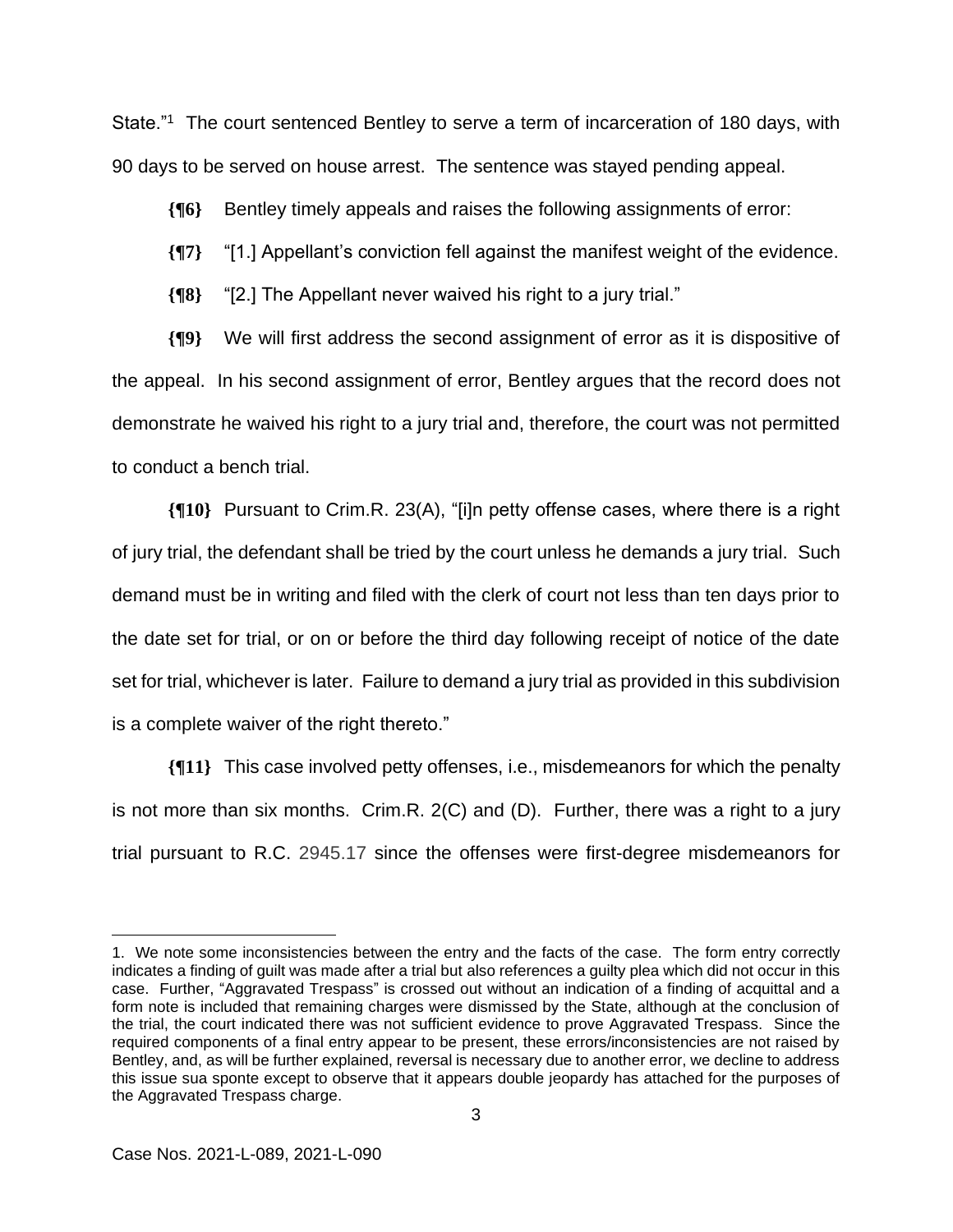which Bentley faced a penalty of incarceration. Thus, pursuant to Crim.R. 23(A), Bentley was to be tried by the court unless he demanded a jury trial in writing filed with the clerk in compliance with the time requirement. Bentley timely filed his demand for a jury trial soon after he was charged and well in advance of the trial date. Thus, he did not waive the right to a jury trial through failure to demand such a trial.

**{¶12}** "[W]here a defendant in a petty offense case has a right to trial by jury and pleads not guilty and demands a jury trial in the manner provided by Crim.R. 23(A), it must appear of record that such defendant waived this right in writing *in the manner provided by R.C. 2945.05*, in order for the trial court to have jurisdiction to try the defendant without a jury." (Emphasis sic.) *State v. Pless*, 74 Ohio St.3d 333, 338, 658 N.E.2d 766 (1996), citing *State v. Tate*, 59 Ohio St.2d 50, 391 N.E.2d 738 (1979), syllabus. R.C. 2945.05 provides that a waiver of a jury trial "shall be in writing, signed by the defendant, and filed in said cause and made a part of the record thereof." R.C. 2945.05. "The requirements of R.C. 2945.05 are clear and unambiguous" and "[i]n the absence of strict compliance with R.C. 2945.05, a trial court lacks jurisdiction to try the defendant without a jury." *Pless* at 337, 339; *State v. Reese*, 106 Ohio St.3d 65, 2005- Ohio-3806, 831 N.E.2d 983, ¶ 9.

**{¶13}** There is nothing in the record to demonstrate that Bentley waived his right to a jury trial following his request for such a trial. The trial transcript does not reveal any discussion of the waiver of the right to a jury trial. While prior hearings where this could have been discussed are not transcribed, it is noteworthy that, following the March 8, 2021 pretrial, the matter was set for a jury trial on April 23 and then a notation was included on the docket on April 19 setting the matter for a bench trial. There is no record

4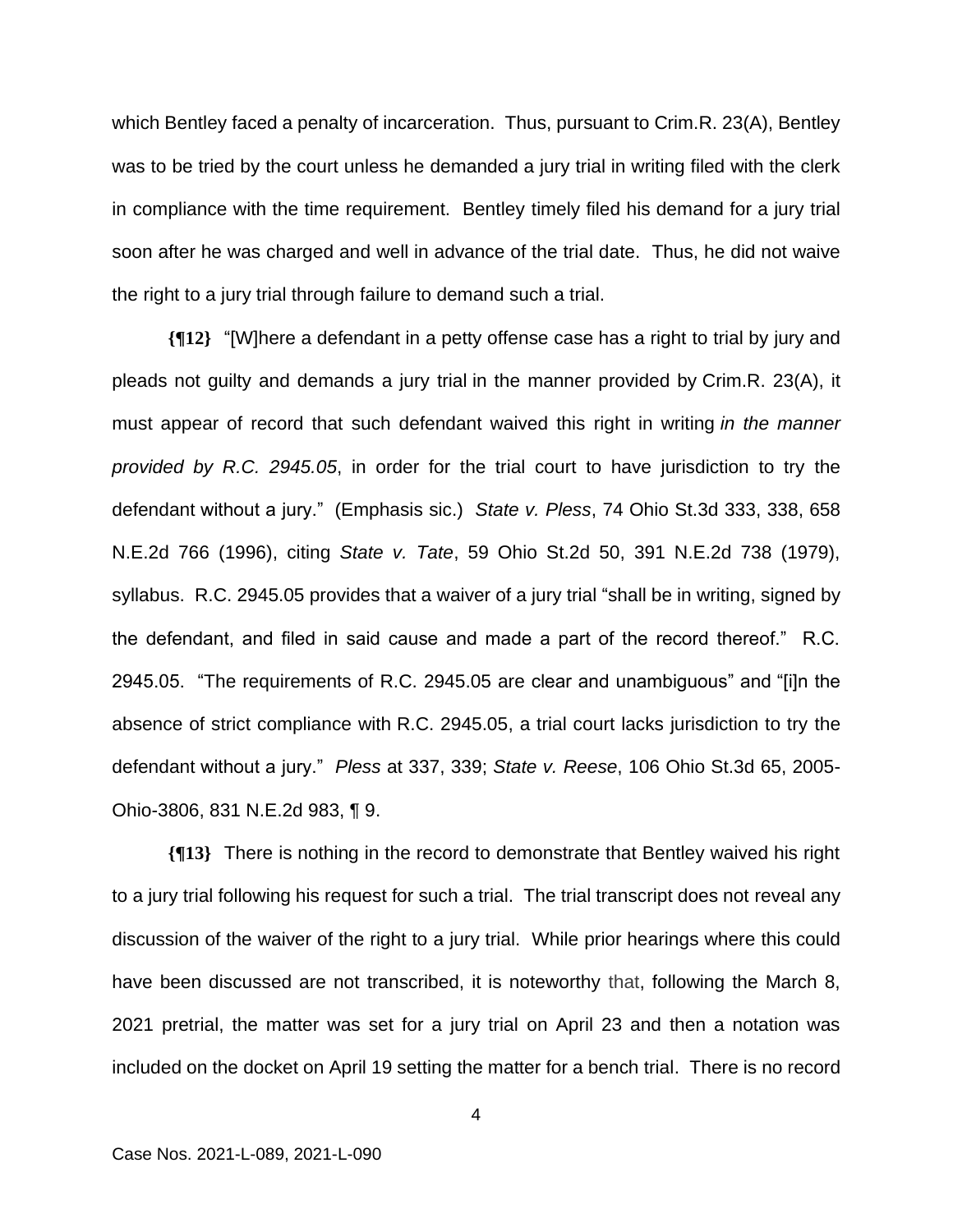showing that any hearings or pretrial meetings occurred following March 8 where Bentley may have waived the right to a jury trial. Nonetheless, even if there was an oral agreement or discussion of his waiver of such right, the record demonstrates a lack of compliance with R.C. 2945.05's requirement to have a written waiver that is filed and made part of the record. Such a failure deprives the trial court of jurisdiction to conduct a bench trial. *Reese* at ¶ 9; *State v. Dengg*, 11th Dist. Portage No. 2008-P-0063, 2009- Ohio-4101, ¶ 23-26 (where the defendant was charged with a misdemeanor offense, filed a timely, written demand for a jury trial, and the record contained no written waiver of his right to a jury trial, the court erred in conducting a bench trial).

**{¶14}** In circumstances where a bench trial is held and the right to a jury trial has not been waived, the proper remedy is to reverse the conviction and remand for a new trial. *State v. Downs*, 11th Dist. Ashtabula No. 2004-A-0084, 2005-Ohio-4646, ¶ 14-16 (conviction for DUI reversed and case remanded for a new trial where the defendant never waived his right to a jury trial, rendering the court without jurisdiction); *Pless* at 339-340. We observe that, on remand, Bentley "has the right to a jury trial unless he waives the right and there is strict compliance with R.C. 2945.05." *Pless* at 340.

**{¶15}** The second assignment of error is with merit.

**{¶16}** In his first assignment of error, Bentley argues that his conviction for Assault was against the manifest weight of the evidence since he was acting in self-defense.

**{¶17}** Since we have determined that reversal is required due to the failure to comply with the requirements for waiving a jury trial, the manifest weight of the evidence issue is moot. *State v. Hall*, 11th Dist. Portage No. 2002-P-0048, 2003-Ohio-1979, ¶ 46

5